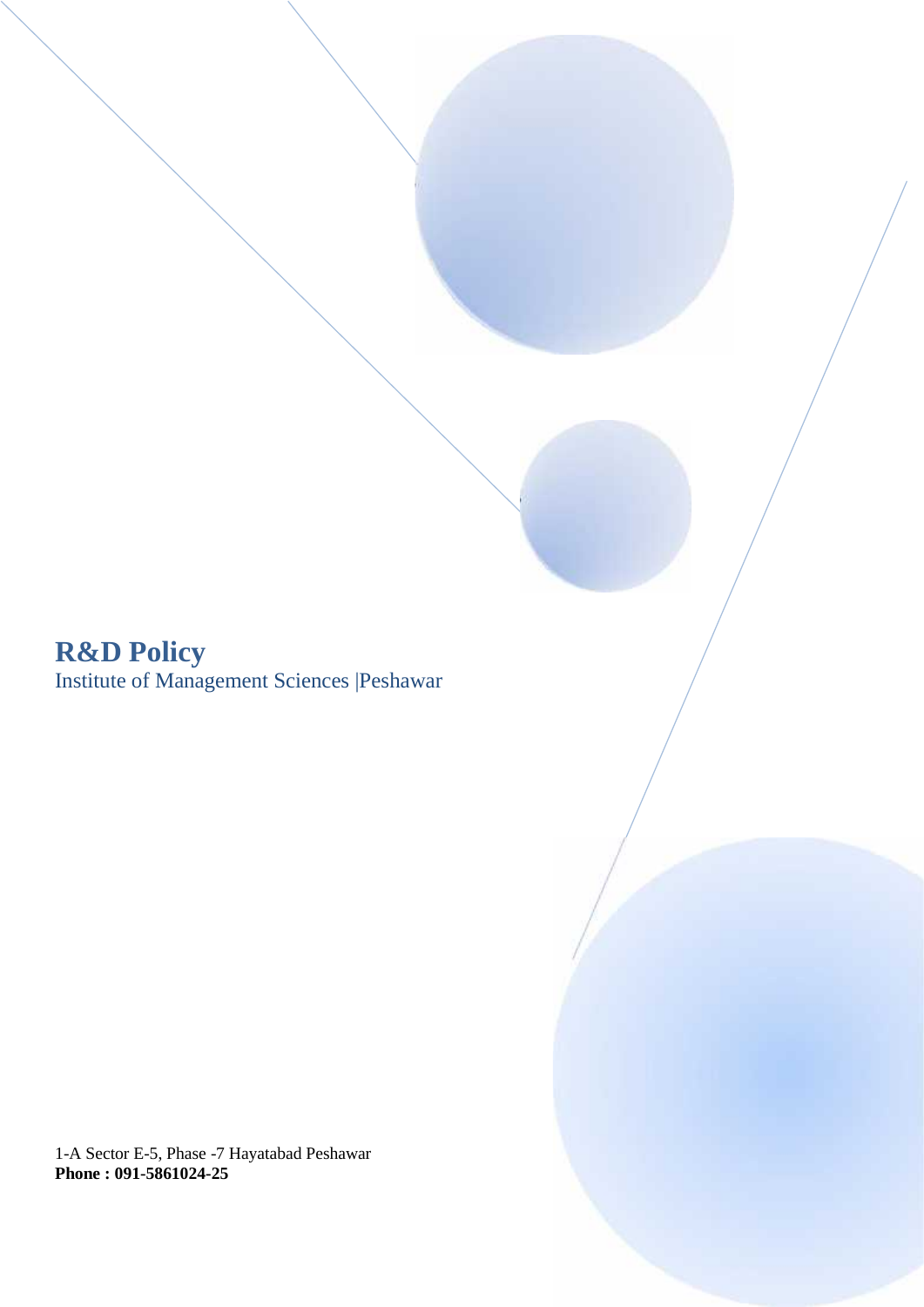| S.No           | <b>Description</b>                                                                                                   | Page No.       |
|----------------|----------------------------------------------------------------------------------------------------------------------|----------------|
| 1              | Payment of Reward Money for Research Publications                                                                    | $\overline{2}$ |
| 2              | Payment of Fee for Research Publications in Journals                                                                 | $\overline{2}$ |
| 3              | Payment of Processing/Evaluation Fee for publication in Journals                                                     | 3              |
| $\overline{4}$ | Payment of Research Grants for Research Activities at the Institute                                                  | 3              |
| $\mathfrak{S}$ | Travel Grants/Registration Fee for Paper Presentations at International Conferences                                  | 3              |
| 6              | Payment of Conference Registration Fee for participation in National Conferences                                     | $\overline{4}$ |
| $\tau$         | Remuneration for the evaluators of the research proposals seeking grants from the<br><b>IMSciences Research Fund</b> | $\overline{4}$ |
| 8              | Remuneration for Development of Local Case Studies                                                                   | $\overline{4}$ |

# **Table of Contents**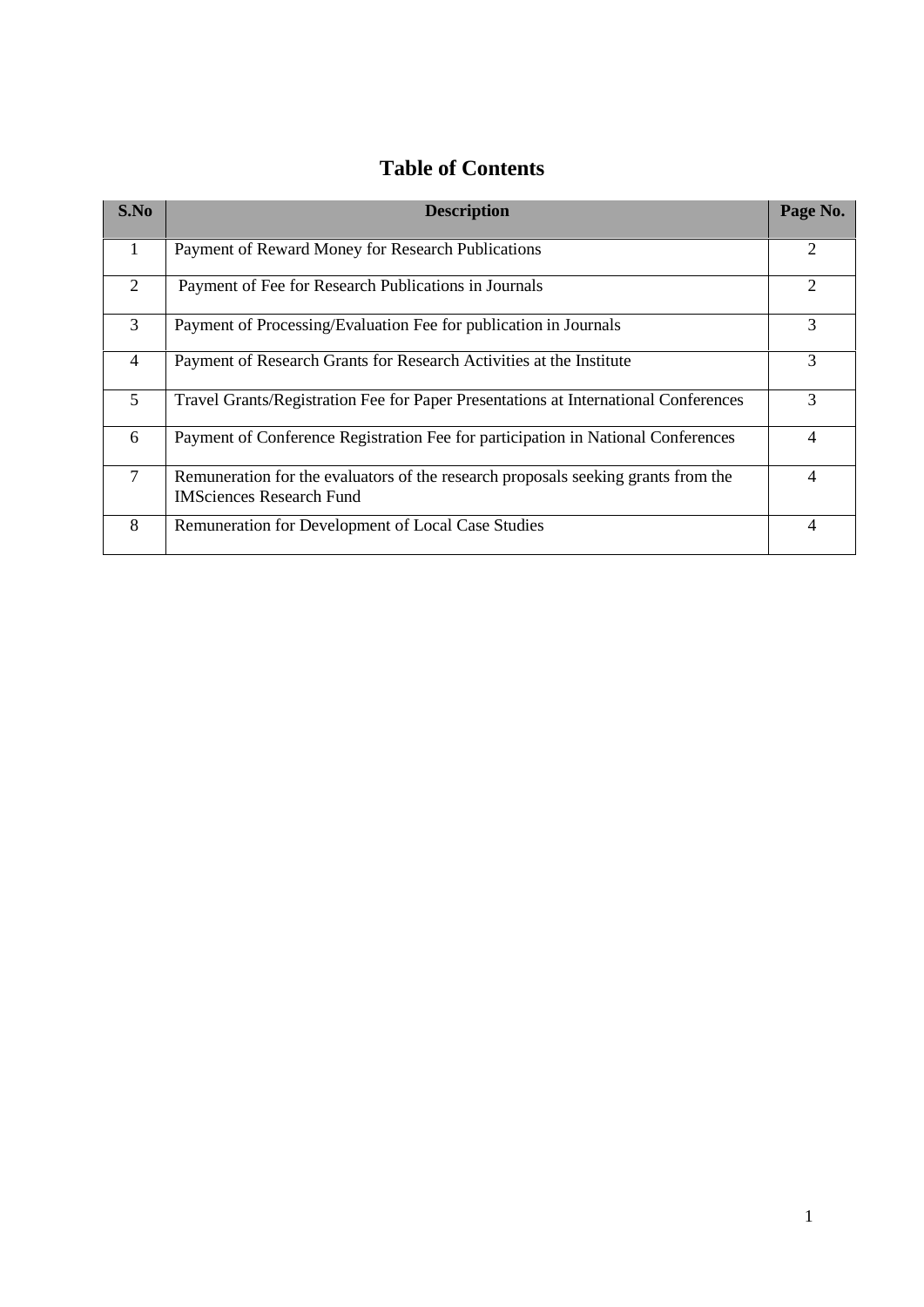With the advent of Higher Education Commission of Pakistan (HEC), the focus of HEIs in Pakistan has shifted toward research and knowledge creation. In the past ten years, the research output of Pakistani universities has increased exponentially. IMSciences, in this regard, has been no exception.

The rise in the number of research publications in IMSciences is due to commitment of our dedicated faculty and support of the top management. To promote and encourage the faculty members to do research and to acknowledge their contribution, the IMSciences Research Committee introduced research rewards for publishing in reputable journals. However, to meet the challenges faced by the researchers and to further encourage R&D culture at the Institute, the R&D Policy has been revised. The future plan is to promote industry driven research so that the Institute can play its role in the socio-economic development of the region.

The Institute's R& D policy is given below:

### **1. Payment of Reward Money for Research Publications**

In order to encourage the faculty members and students, the Institute shall pay cash award *to the primary/first author* for publishing papers in reputed national & international Journals as per the following breakup:

- 1. Rs. 50,000 for publishing in "W" category journals
- 2. Rs. 30,000 for publishing in "X" category journals
- 3. Rs. 15,000 for publishing in "Y" category journals *(To Students & SPS Faculty only)*

# **2. Payment of Fee for Research Publications in Journals**

The Institute shall pay Publication fee for publishing in W, X, & Y, category journals. However, in case of local journals (all journals published/registered in Pakistan) in all categories, the maximum limit of payment of publication fee shall be Rs.20, 000. Furthermore, the payment shall vary depending on the following cases:

**Case 1:** Full payment for publication of research paper in national & international journal shall be made if all the author(s) is/are affiliated with the IMSciences.

**Case 2:** In case where Principal Author does not belong to IMSciences, the proportionate share of the author/authors affiliated with IMSciences and constituting not more than 50% of the total cost of the publication will be paid only.

**Case 3:** In case of multiple authors with Principal Author being affiliated with IMSciences and co-authors from both IMSciences as well as other HEI's, 50% of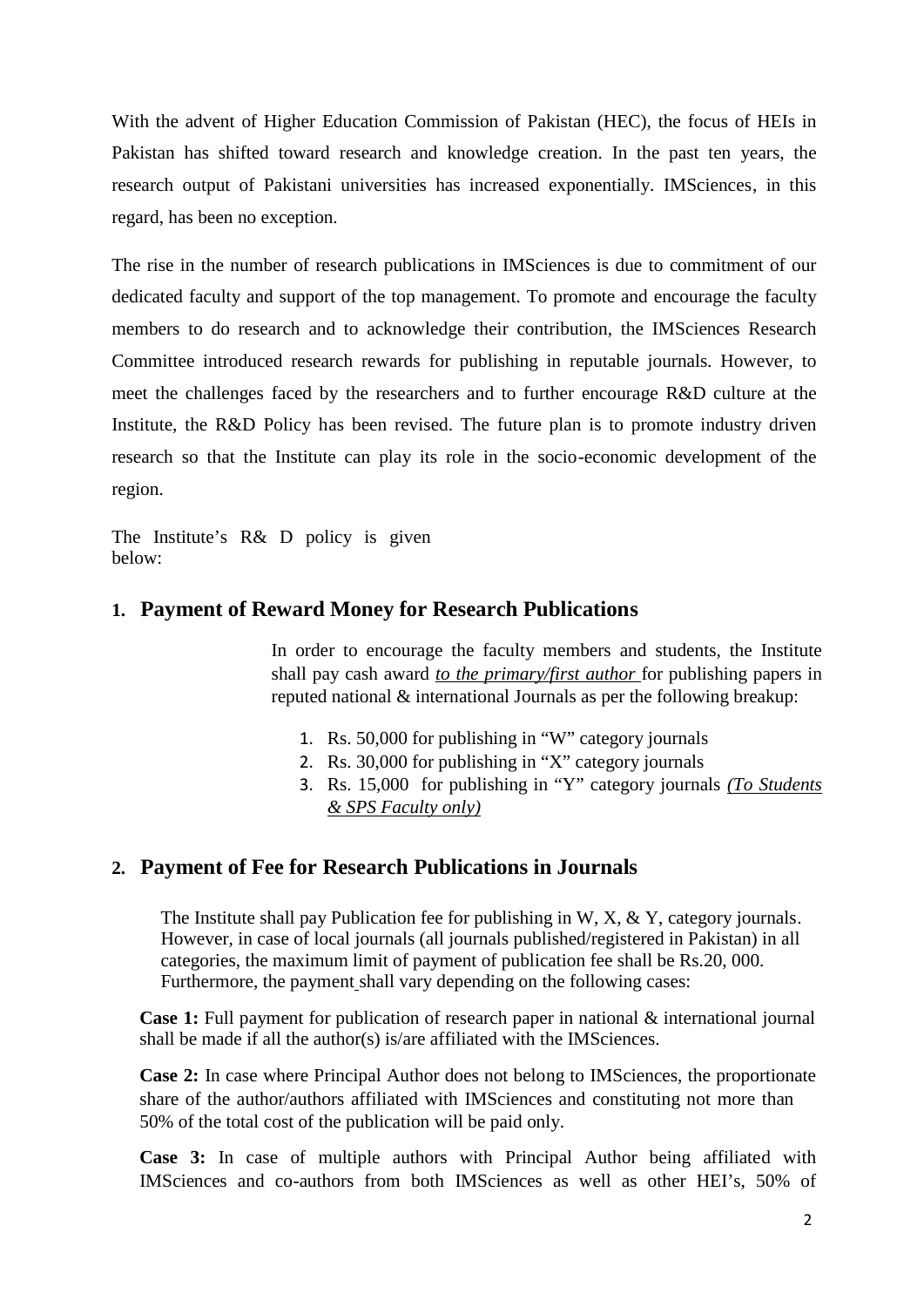publication cost will be paid on behalf of the principal author belonging to IMSciences. Remaining cost of 50% will be shared by the remaining authors. However if there is/are co-author/s from IMSciences in the remaining authors, their proportionate share not exceeding more than

50% of the total cost will be paid by the IMSciences.

- b. A visiting faculty affiliated with IMSciences shall be paid the publication fee in the manner mentioned in the above cases if he/she desires to share the credit of publication with the IMSciences.
- c. A research student shall only be paid fee (as a PA), if there is at least one faculty member of IMSciences included in the co-authors list.
- d. In order to avail the registration fee for publications, authors shall be required to submit following documents:
	- 1. Acceptance letter from the journal
	- 2. Copy of paper {with all authors along with their affiliations}
	- 3. ISSN no. of the journal
	- 4. Copy of the registration fee

# **3. Payment of Processing/Evaluation Fee for publication in Journals**

Processing/Evaluation Fee shall be paid once a year to the Principal Author who is full-time faculty member or research student of IMSciences.

# **4. Payment of Research Grants for Research Activities at the Institute**

- a. The Faculty of the IMSciences shall be awarded upto Rs.500,000/- for carrying out research projects at the Institute.
- b. The students enrolled in MS and PhD programs shall be awarded upto Rs.300,000/- for carrying out research projects.
- c. Principal Investigator and Co-Principal Investigator shall not be paid any remuneration.
- d. Students enrolled in BS Computer Science/Software Engineering/I.T program shall be paid upto Rs.30,000/- for the procurement of Hardware/Equipment not available at the laboratory/facilities of IMSciences for undertaking final year projects.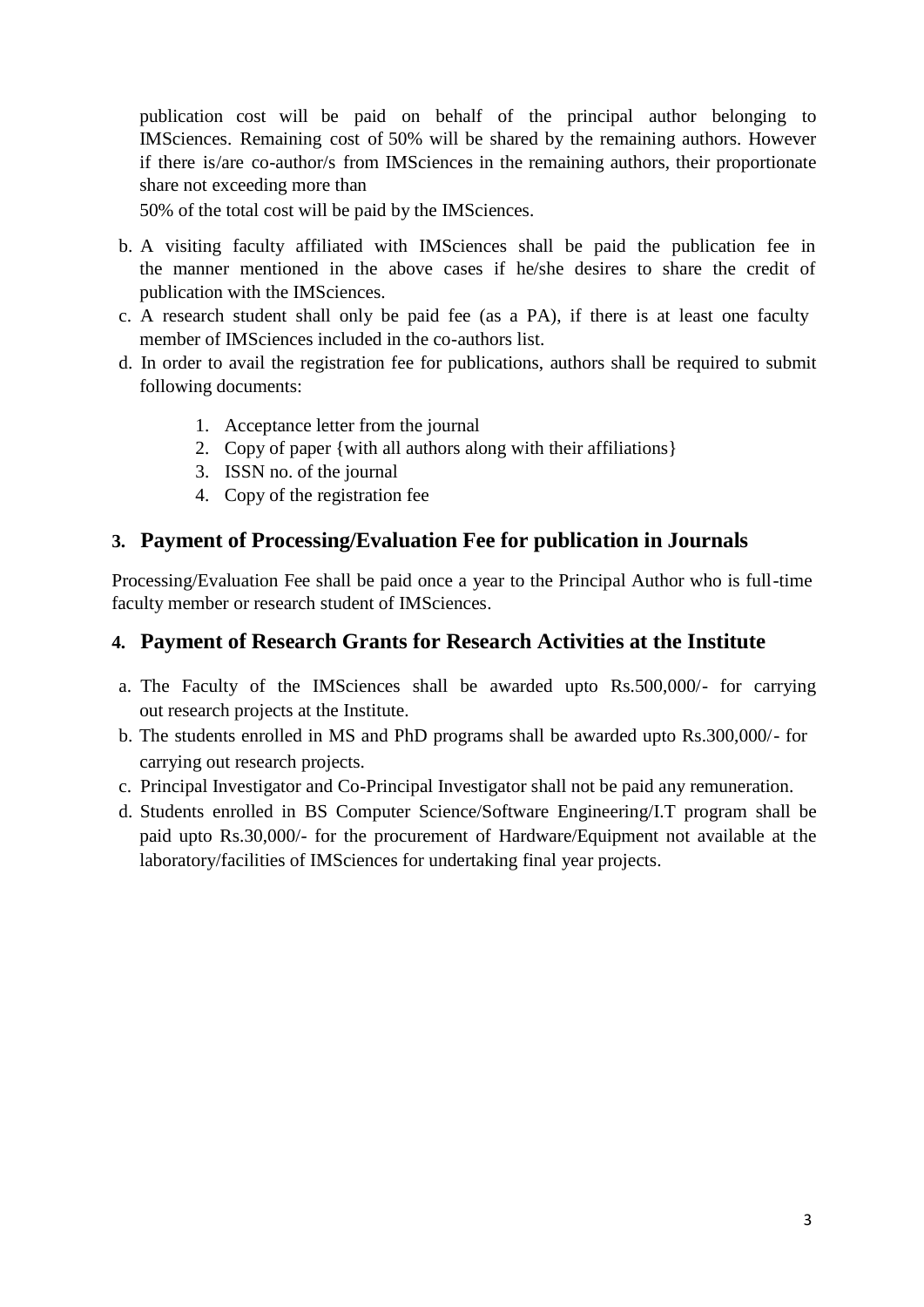# **5. Policy Guidelines for the Award of Travel Grants at Institute of Management Sciences, Peshawar**

The following policy guidelines recommended by the Research Committee of the Institute for the allocation of Travel Grants for local and international conferences are presented for approval.

- (1) IMSciences will contribute a matching amount to the Travel Grants Fund, i.e., equal to the amount allocated by HEC for this purpose;
- (2) There will be an upper cap on the amount for one travel grant, i.e., Rs. 225,000/-;
- (3) A faculty member can avail only one travel grant in two years. However, an application for the travel grant may be considered after one year if:
	- a) No application, fulfilling the basic eligibility requirements, is outstanding and,
	- b) The Research Committee is convinced that the Travel Grant Funds will lapse if not awarded.
- (4) Quotas, for distributing available (excluding one reserved for PhD/MS scholars) travel grants, will be allotted to the following three faculty groups as per percentage given against each:
	- a) Management (includes faculty members who hold terminal degree in the discipline of management) – 51%
	- b) ICT (includes faculty members who hold terminal degree in the disciplines of Computer
		- Science, Information Technology and Software Engineering) 23%
	- c) Others (includes faculty members who hold terminal degree in the disciplines of arts, humanities, social sciences not covered in Management, basic/natural sciences not covered in ICT) – 26%
- (5) A travel grant may be re-appropriated out of the quota of a group to any other group if;
	- a) No application, fulfilling the basic eligibility requirements, is outstanding from that group; and,
	- b) The Research Committee is convinced that the Travel Grant Funds will lapse if not awarded to the other group.

# **i. Quality of Conferences**

During the process of scrutiny of the Travel Grant applications for oral presentation of paper, the following areas will be assessed;

- (1) Quality of the conference
- (2) Organized by a professional body (national/international) of relevant discipline
- (3) Affiliation with a university in the top QS ranks for the region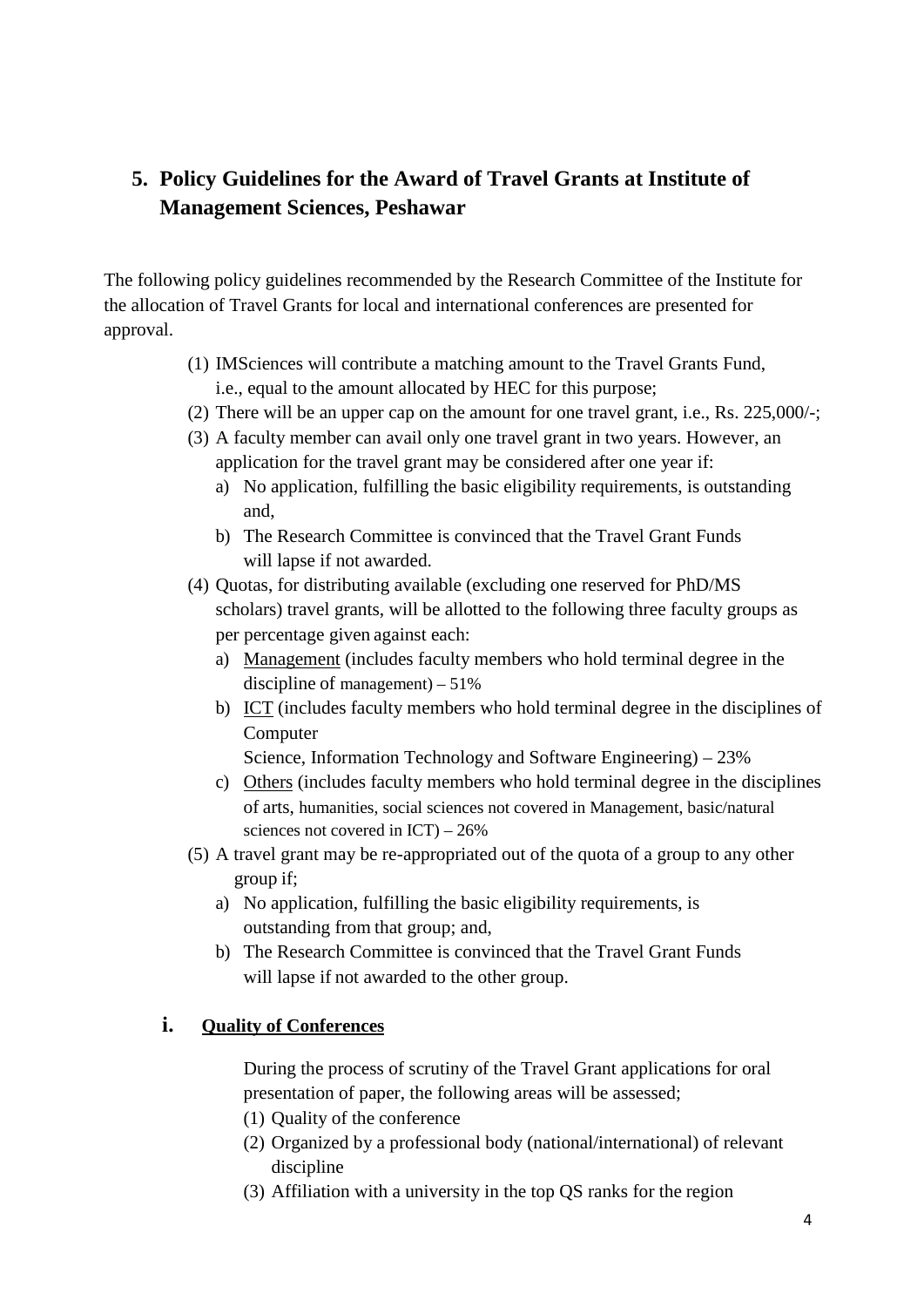(4) Conference Proceedings Citation Index of the Clarivate Analytics

#### **ii. Category/Tier of Conferences**

- **(1)** *TIER 1 International Conference (75% reimbursement by HEC).* An international conference directly organized by a leading professional body of the relevant discipline (e.g., IEEE, ACM, AEA, ASQ, AOM, AMA, CIM, PMI etc.) whose papers are peer reviewed, archived and have an acceptance ratio of less than 25%.
- **(2)** *TIER 1 National Conference (75% reimbursement by HEC).* A national conference directly organized by a leading national professional body or supported by a leading international professional body of the relevant discipline (e.g., IEEE, ACM, AEA, ASQ, AOM, AMA, CIM, PMI etc.) whose papers are peer reviewed, archived and have an acceptance ratio of less than 25%.
- **(3)** *TIER 2 International Conference (75% reimbursement by HEC).* An international conference supported by a leading professional body of the relevant discipline (e.g., IEEE, ACM, AEA, ASQ, AOM, AMA, CIM, PMI etc.) whose papers are peer reviewed, archived and have an acceptance ratio between 25% to 40%.

#### **(4) TIER 2 International Conference (50% reimbursement by HEC).**

- a) An international conference supported by a leading professional body of the relevant discipline (e.g., IEEE, ACM, AEA, ASQ, AOM, AMA, CIM, PMI etc.) whose papers are peer reviewed and archived.
- b) An international conference organized or supported by a university included in the QS Rankings for the region.
- c) An international conference for which the proceedings of previous conferences have been indexed in Conference Proceedings Citation Index of the Clarivate Analytics.

#### **(5) TIER 2 National Conference (75% reimbursement by HEC).**

A national conference supported by a leading national professional body or supported by a leading international professional body of the relevant discipline (e.g., IEEE, ACM, AEA, ASQ, AOM, AMA, CIM, PMI etc.) whose papers are peer reviewed, archived and have an acceptance ratio between 25% to 40%.

#### **(6) TIER 2 National Conference (50% reimbursement by HEC).**

- a) A national conference supported by a leading national professional body whose papers are peer reviewed and archived.
- b) A national conference organized or supported by a university recognized by the HEC.
- c) A national conference for which the proceedings of previous conferences have been indexed in Conference Proceedings Citation Index of the Clarivate Analytics.

#### **iii. Application Procedure and Scrutiny of the Documents**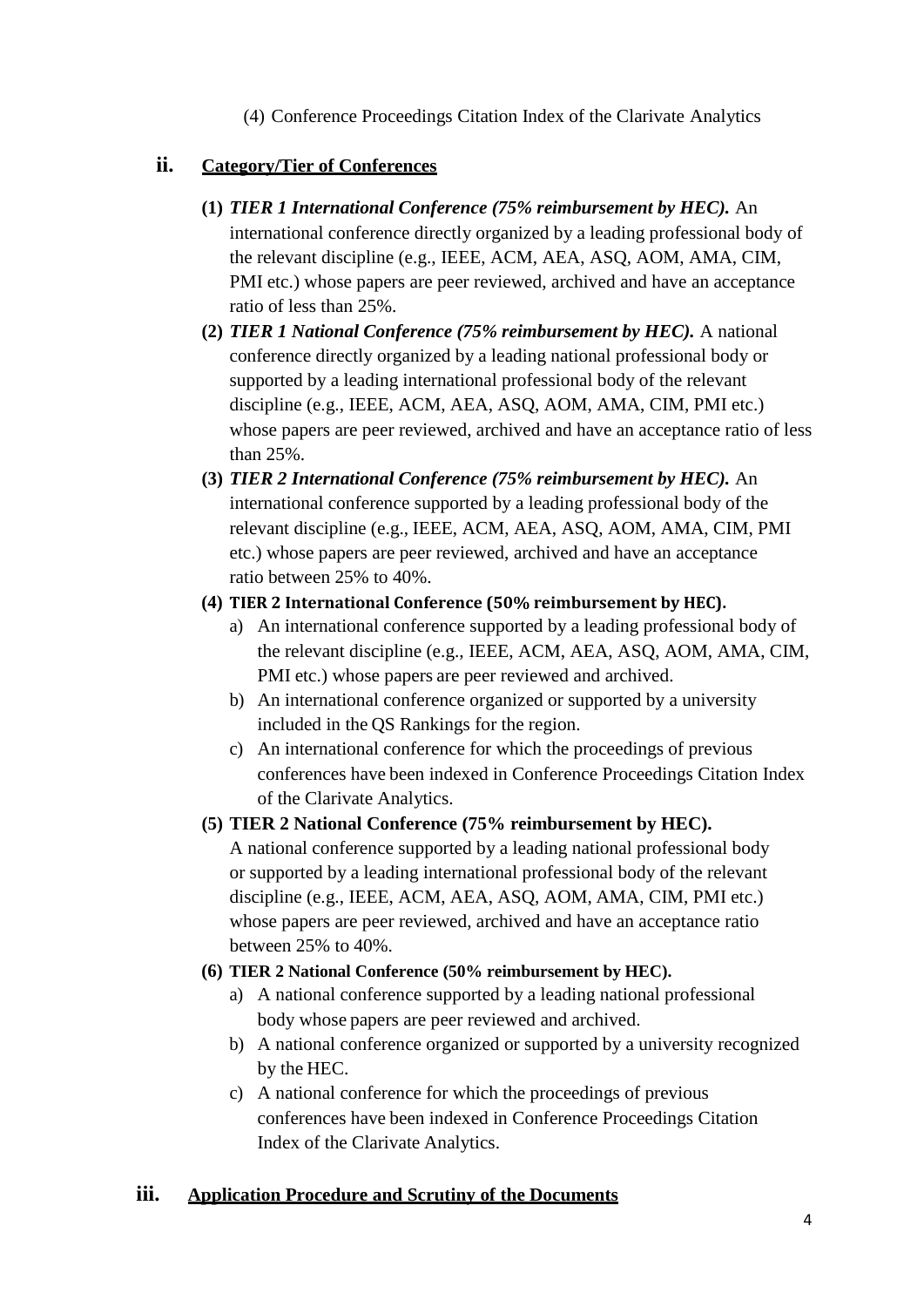- (1) Application should be submitted at least 45 days before the conference; early submission will also be accepted.
- (2) 30 days will be the processing time for the Travel Grant application.
- (3) Research Committee Meeting will be held on first Monday of every month, if there is a holiday on first Monday then Meeting will be held on next working day.
- (4) There will be a proper mechanism for desk review i.e. ORIC upon receiving the travel grant case will allot specific number to the case, will check the following requisite documents and will acknowledge the case receiving with date and time on a stamped receipt:
	- a) Letter of Acceptance/Invitation or email from the organizer in which the mode of presentation (oral/poster) has been clearly mentioned.
	- b) Documentary evidence indicating that your abstract/paper has been accepted based upon peer-review by the technical committee of the event.
	- c) Documentary evidence indicating that abstract / paper will be published in Book of Abstracts/ Proceedings/Journals for the conference etc.
	- d) Copy of conference brochure containing aims, objectives and themes, charges of registration and accommodation etc.
	- e) Full-text paper (both hard and soft copies).
	- f) NOC from the principal author (in case the applicant is co-author).
	- g) CV of the applicant along with the list of recent publications (2-3 pages).
	- h) Online details of cheapest available return air tickets.

#### **iv. Reimbursement Procedure**

Upon return from the conference the applicant must submit reimbursement claim along with the following documents within 10 working days to ORIC.

- (1) Dully filled Reimbursement Form are required to be submitted on relevant prescribed proforma i.e. HEC Travel Grant Reimbursement Form for Paper Presentation.
- (2) Used air ticket/e-ticket bearing the cost of the ticket.
- (3) Original boarding pass counterfoil.
- (4) Original receipt of payment of registration fee of the event bearing the grantee's name and the actual amount.
- (5) Original receipt of payment for accommodation bearing the grantee's name, duration of stay and the actual amount.